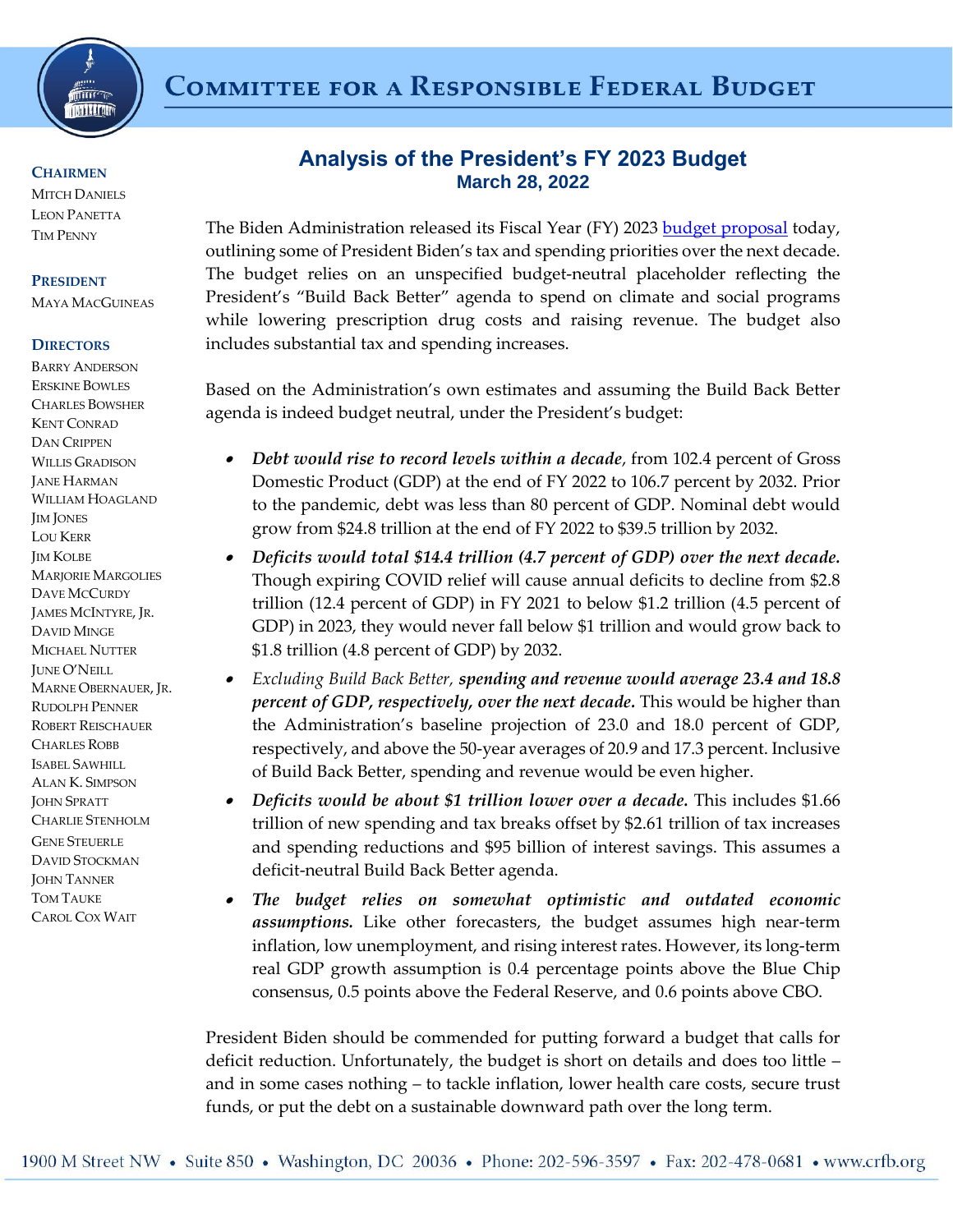

# **Debt, Deficits, Revenue, and Spending in the President's Budget**

Debt under the President's budget would grow to a new record as a share of the economy by the end of the decade. According to estimates within the budget – which assumes the Build Back Better agenda is budget-neutral – federal debt held by the public would grow by \$14.7 trillion from the end of FY 2022 to 2032, from \$24.8 trillion to \$39.5 trillion. Relative to the economy, debt would grow from 102.4 percent of GDP at the end of FY 2022 to a record 106.7 percent by 2032.

At 106.7 percent of GDP, debt in FY 2032 would be below the Office of Management and Budget's (OMB) baseline projection of 109.6 percent of GDP but well above pre-pandemic levels of 79.2 percent in FY 2019 or the 50-year average of 45.6 percent of GDP.



**Fig. 1: Debt Held by the Public Under the President's Budget and OMB Baseline (Percent of GDP)** 

Sources: Congressional Budget Office and Office of Management and Budget.

Annual deficits, according to the budget, would fall in the near term as COVID relief expires, then rise over time. Specifically, deficits would fall from [\\$3.1 trillion](https://www.crfb.org/blogs/closer-look-record-31-trillion-deficit-fy-2020) in FY 2020 and [\\$2.8 trillion](https://www.crfb.org/blogs/treasury-2021-deficit-was-28-trillion) in 2021 to \$1.4 trillion in 2022, but they would stay above \$1 trillion throughout the decade while rising to \$1.8 trillion by 2032. Deficits would fall from 14.9 percent of GDP in FY 2020 and 12.4 percent in 2021 to 5.8 percent in 2022 and 4.5 percent in 2023 before rising to 4.8 percent by 2032.

Between FY 2023 and 2032, deficits under the budget would total \$14.4 trillion (4.7 percent of GDP), a bit more than \$1 trillion lower than OMB's baseline deficits of \$15.5 trillion (5.0 percent of GDP). In FY 2032, the deficit would be \$229 billion lower than the baseline deficit of \$2.0 trillion.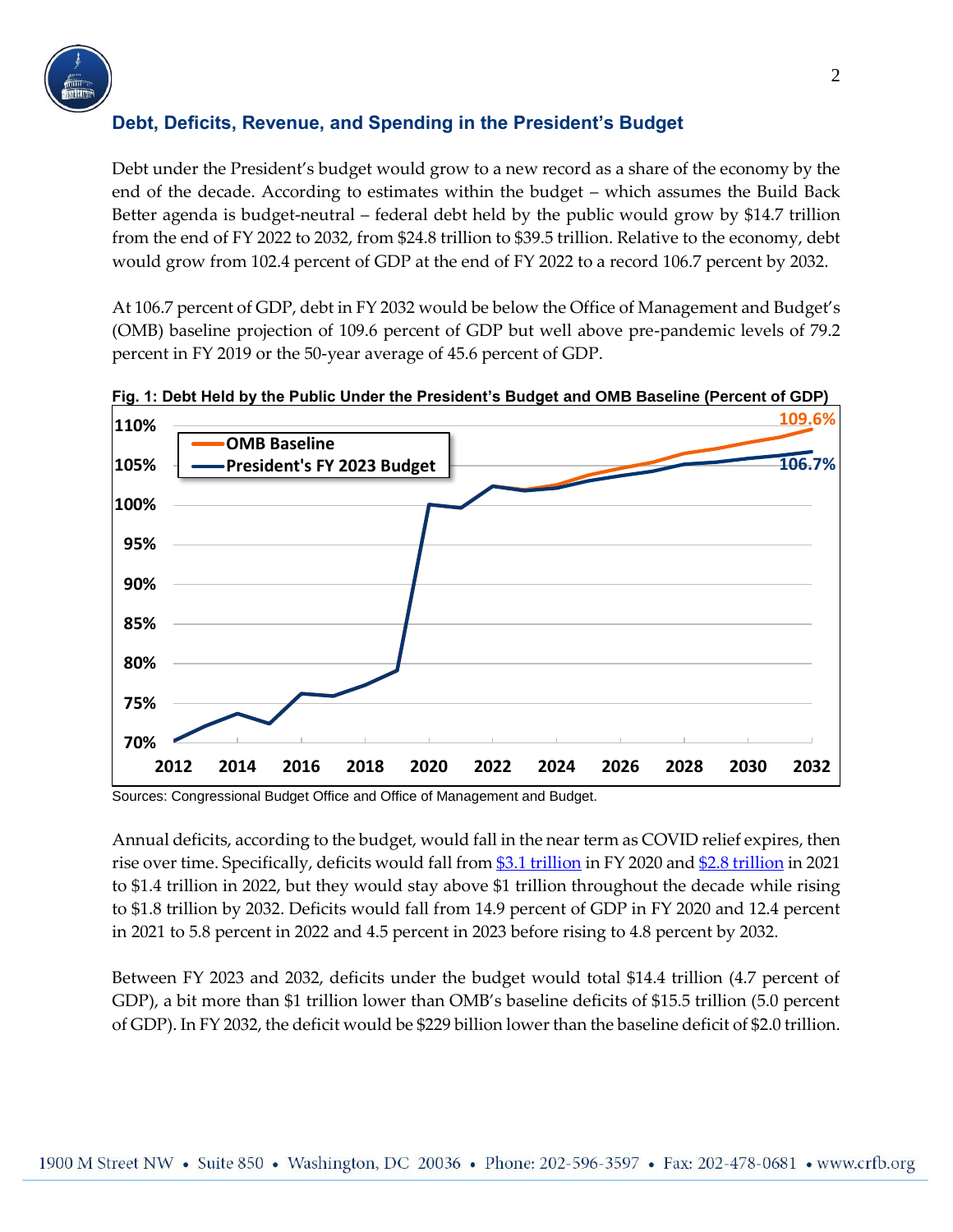

Because the budget excludes the spending and revenue impact of the Build Back Better agenda, its outlay and revenue projections are of limited value. Still, both would rise over time and relative to current law. Spending would average 23.4 percent of GDP over the 2023-2032 budget window, compared to 23.0 percent in OMB's baseline. Revenue would average 18.8 percent of GDP, compared to 18.0 percent in OMB's baseline.

| <b>Fiscal Year</b>             | 2021   | 2022   | 2023   | 2024   | 2025   | 2026   | 2027   | 2028   | 2029   | 2030   | 2031    | 2032   | Ten-Year* |
|--------------------------------|--------|--------|--------|--------|--------|--------|--------|--------|--------|--------|---------|--------|-----------|
| <b>Revenue</b>                 |        |        |        |        |        |        |        |        |        |        |         |        |           |
| FY 2023 Budget 18.1%           |        | 18.3%  | 18.1%  | 18.3%  | 18.3%  | 18.7%  | 18.9%  | 19.1%  | 19.1%  | 19.1%  | 19.1%   | 19.1%  | 18.8%     |
| <b>OMB Baseline</b>            | 18.1%  | 18.3%  | 17.6%  | 17.2%  | 17.2%  | 17.8%  | 18.1%  | 18.2%  | 18.3%  | 18.4%  | 18.4% L | 18.4%  | 18.0%     |
| <b>Outlays</b>                 |        |        |        |        |        |        |        |        |        |        |         |        |           |
| FY 2023 Budget                 | 30.5%  | 24.1%  | 22.7%  | 22.8%  | 23.1%  | 23.3%  | 23.4%  | 24.0%  | 23.5%  | 23.9%  | 23.9%   | 23.9%  | 23.4%     |
| <b>OMB Baseline</b>            | 30.5%  | 24.1%  | 22.2%  | 22.0%  | 22.3%  | 22.6%  | 22.8%  | 23.5%  | 23.1%  | 23.5%  | 23.6%   | 23.9%  | 23.0%     |
| <b>Deficits</b>                |        |        |        |        |        |        |        |        |        |        |         |        |           |
| FY 2023 Budget                 | 12.4%  | 5.8%   | 4.5%   | 4.5%   | 4.8%   | 4.6%   | 4.5%   | 4.9%   | 4.4%   | 4.7%   | 4.7%    | 4.8%   | 4.7%      |
| <b>OMB Baseline</b>            | 12.4%  | 5.9%   | 4.6%   | 4.8%   | 5.1%   | 4.8%   | 4.7%   | 5.2%   | 4.8%   | 5.1%   | 5.1%    | 5.4%   | 5.0%      |
| <b>Debt</b>                    |        |        |        |        |        |        |        |        |        |        |         |        |           |
| FY 2023 Budget                 | 100%   | 102%   | 102%   | 102%   | 103%   | 104%   | 104%   | 105%   | 105%   | 106%   | 106%    | 107%   | N/A       |
| <b>OMB Baseline</b>            | 100%   | 102%   | 102%   | 103%   | 104%   | 105%   | 105%   | 107%   | 107%   | 108%   | 109%    | 110%   | N/A       |
| <b>Deficits (in Trillions)</b> |        |        |        |        |        |        |        |        |        |        |         |        |           |
| FY 2023 Budget                 | \$2.8  | \$1.4  | \$1.2  | \$1.2  | \$1.3  | \$1.3  | \$1.4  | \$1.5  | \$1.4  | \$1.6  | \$1.7   | \$1.8  | \$14.4    |
| <b>OMB Baseline</b>            | \$2.8  | \$1.4  | \$1.2  | \$1.3  | \$1.4  | \$1.4  | \$1.4  | \$1.6  | \$1.6  | \$1.7  | \$1.8   | \$2.0  | \$15.5    |
| <b>Debt (in Trillions)</b>     |        |        |        |        |        |        |        |        |        |        |         |        |           |
| FY 2023 Budget                 | \$22.3 | \$24.8 | \$26.0 | \$27.3 | \$28.6 | \$30.0 | \$31.4 | \$32.9 | \$34.4 | \$36.0 | \$37.7  | \$39.5 | N/A       |
| <b>OMB Baseline</b>            | \$22.3 | \$24.8 | \$26.1 | \$27.4 | \$28.8 | \$30.3 | \$31.7 | \$33.4 | \$34.9 | \$36.7 | \$38.5  | \$40.6 | N/A       |

### **Fig. 2: Comparing Budget Projections (Percent of GDP)**

Source: Office of Management and Budget. \*Ten-year figures reflect the 2023-2032 budget window.

Spending would decline from 30.5 percent of GDP in FY 2021 to 24.1 percent in 2022 and 22.7 percent in 2023 as COVID relief wanes and GDP grows. It would then rise to 23.9 percent of GDP by 2032. By comparison, spending averaged 20.9 percent of GDP over the past 50 years.

Revenue, meanwhile, would rise from 18.1 percent of GDP in FY 2021 to 18.3 percent in 2022 and 19.1 percent by 2032. By comparison, revenue averaged 17.3 percent of GDP over the past 50 years and would reach 18.4 percent in 2032 under OMB's baseline.

As mentioned above, these figures do not account for the Build Back Better agenda. As an illustrative example, if Build Back Better increased revenue and spending each by \$1 trillion each over a decade, outlays would average 23.8 percent of GDP (up from 23.4 percent of GDP) and revenue would average 19.1 percent of GDP (up from 18.8 percent of GDP). If the agenda increased spending and revenue by \$2 trillion each, spending would average 24.1 percent of GDP and revenue would average 19.5 percent of GDP.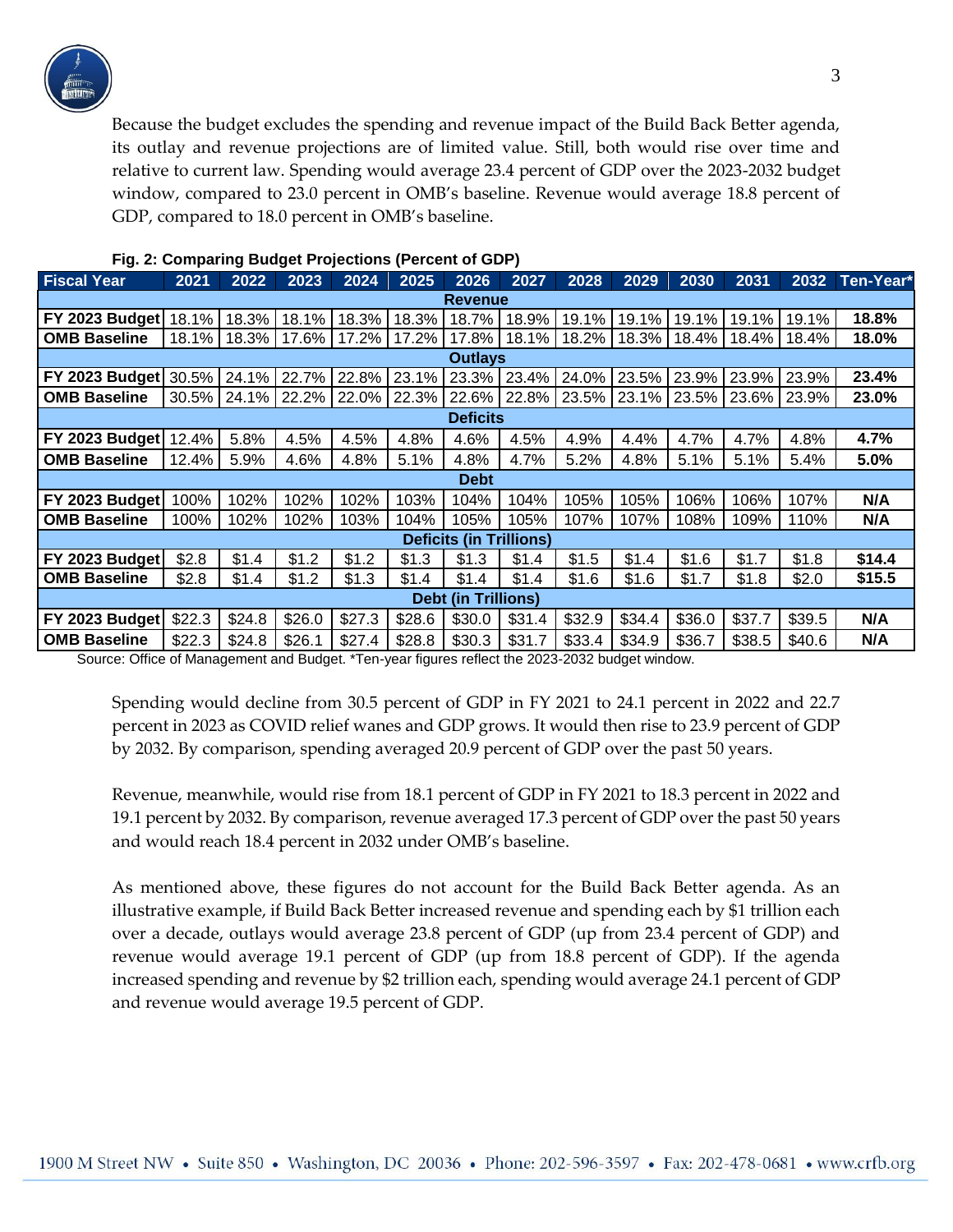

### **Proposals in the President's FY 2023 Budget**

Much of the President's agenda is captured in his Build Back Better agenda, which is discussed but not specified in the budget. The budget also includes an additional \$1.66 trillion of spending increases, \$2.61 trillion of offsets, and \$95 billion of interest savings. Much of this spending is on veterans, public health, and education. The offsets come almost entirely from revenue increases – mainly on corporations and high-income, high-wealth households. Overall, these policies would reduce deficits by a combined \$1.05 trillion.

| <b>Policy</b>                                                                                   | Cost/Savings(-)     |
|-------------------------------------------------------------------------------------------------|---------------------|
| Placeholder for Deficit-Neutral Build Back Better Legislation                                   | \$0 billion         |
| <b>Increase Discretionary Spending</b>                                                          | \$750 billion       |
| Increase veterans and nondefense discretionary spending                                         | \$635 billion       |
| Increase defense spending                                                                       | \$115 billion       |
| <b>Increase Education Funding</b>                                                               | \$385 billion       |
| Double Pell Grants by 2029                                                                      | \$230 billion       |
| Increase Title I K-12 education funding                                                         | \$155 billion       |
| <b>Increase Public Health and Health Care Funding</b>                                           | \$375 billion       |
| Increase Indian Health Service funding                                                          | \$140 billion       |
| Increase mental health funding and access                                                       | \$100 billion       |
| Invest in public health capacity and medical countermeasures                                    | \$80 billion        |
| Expand Medicaid vaccine coverage for adults                                                     | \$25 billion        |
| Other health care spending                                                                      | \$25 billion        |
| <b>Increase Other Spending and Reduce Taxes</b>                                                 | \$150 billion       |
| Increase affordable housing supply                                                              | \$50 billion        |
| Increase crime prevention funding                                                               | \$30 billion        |
| Increase child welfare funding                                                                  | \$20 billion        |
| Other spending increases and tax breaks                                                         | \$55 billion        |
| <b>Subtotal, Gross Costs</b>                                                                    | \$1,655 billion     |
| <b>Reduce Spending</b>                                                                          | -\$65 billion       |
| Increase program integrity funding to reduce Social Security and unemployment improper payments | -\$40 billion       |
| Reduce health care spending, including by extending the Medicare sequester                      | -\$20 billion       |
| Extend customs fees                                                                             | -\$5 billion        |
| <b>Increase Taxes on High Earners and Corporations</b>                                          | $-$ \$2,545 billion |
| Increase corporate tax rate from 21 to 28 percent (with 20 percent global minimum tax)          | $-$1,315$ billion   |
| Reform taxation of foreign business income                                                      | -\$240 billion      |
| Establish 20 percent minimum accrual tax for high-wealth households                             | $-$ \$360 billion   |
| Increase top income tax rate from 37 percent to 39.6 percent                                    | -\$195 billion      |
| Tax capital gains as ordinary income for high-income households and tax gains at death          | -\$175 billion      |
| Close estate tax loopholes                                                                      | -\$50 billion       |
| Eliminate fossil fuel tax preferences                                                           | -\$45 billion       |
| Other revenue                                                                                   | -\$170 billion      |
| <b>Subtotal, Gross Savings</b>                                                                  | -\$2,610 billion    |
| <b>Net Interest</b>                                                                             | -\$95 billion       |
| <b>Total</b>                                                                                    | -\$1,050 billion    |

#### **Fig. 3: Policies in the President's FY 2023 Budget Proposal**

Sources: Office of Management and Budget and Committee for a Responsible Federal Budget. Numbers may not sum due to rounding.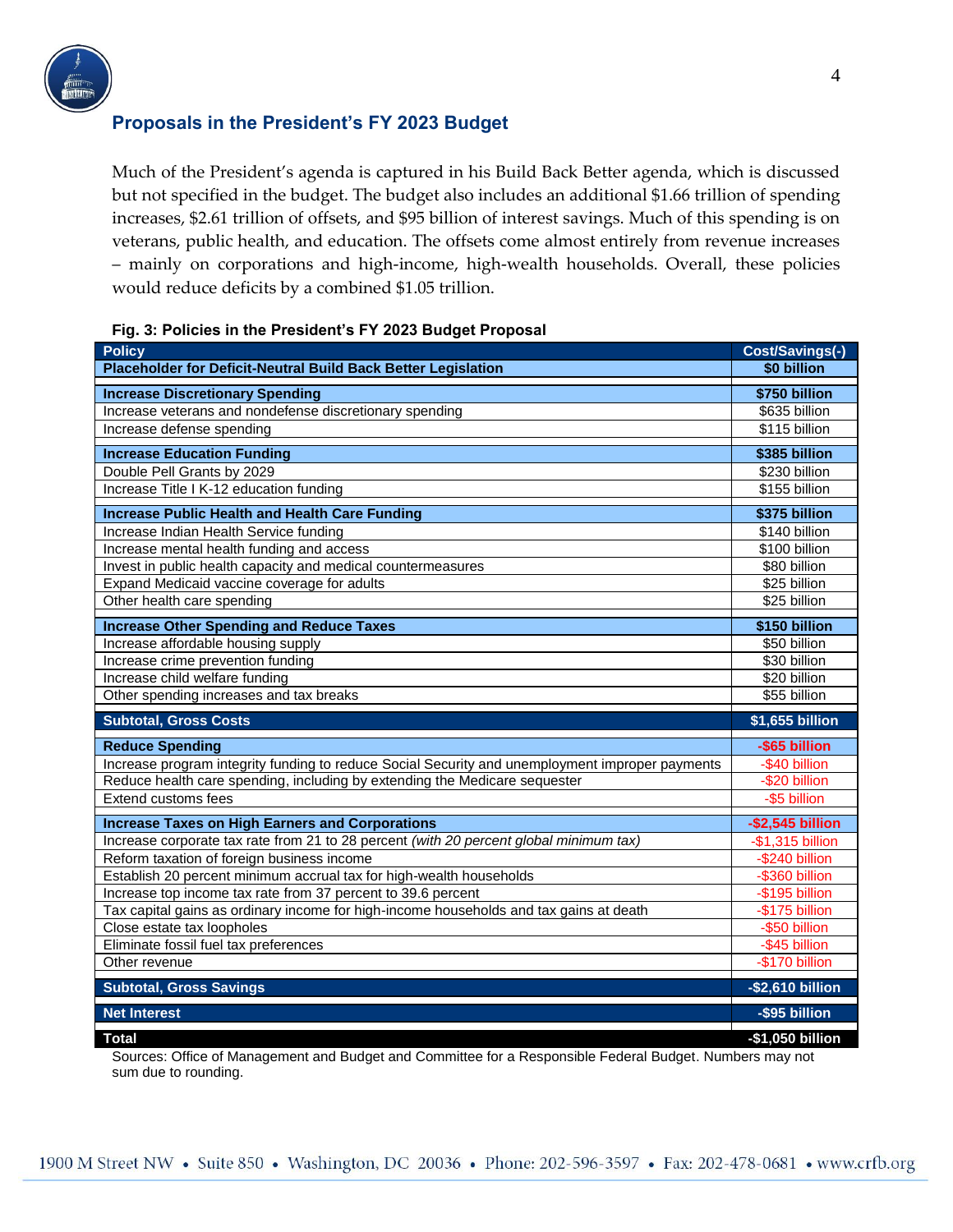

## **Economic Assumptions in the President's Budget**

A budget's economic assumptions underlie its budget projections, and the economic assumptions in the President's budget are of particular interest in light of tremendous economic uncertainty. This budget's long-term economic assumptions are somewhat optimistic. Its near-term assumptions are outdated, however, as they were locked in largely based on data from October 2021, before the last few months of very high inflation or the Russian invasion of Ukraine.

For calendar year 2022, the budget forecasts Consumer Price Index (CPI) inflation of 2.9 percent and GDP price index inflation of 2.4 percent. By comparison, the Federal Reserve is forecasting 4.3 percent Personal Consumption Expenditure (PCE) inflation. The budget projects inflation will normalize by 2023 at 2.3 percent per year for CPI and 2.0 percent for the GDP price index; the Federal Reserve projects inflation to remain somewhat elevated until at least 2025.

The budget projects real (inflation-adjusted) GDP growth of 3.8 percent in 2022, 2.5 percent in 2023, and 2.1 percent in 2024. This is substantially higher than the latest Federal Reserve forecast of 2.8 percent, 2.2 percent, and 2.0 percent, respectively, but relatively similar to other projections at the time. By 2030, the budget assumes real GDP growth will pick up to 2.3 percent per year, substantially above the Federal Reserve's 1.8 percent or the Blue Chip consensus of 1.9 percent.

In terms of interest rates, the budget projects ten-year Treasury yields will rise from an average of 2.1 percent in 2022 to 2.5 percent by 2023, 2.7 percent by 2024, and 3.3 percent by 2032. This is in line with the Blue Chip consensus at the time, though it may be on the low end today.

| <b>Calendar Year</b>                            | 2022 |      |      |                   |                                            | 2023 2024 2025 2026 2027 2028 2029 |      |              | 2030    | 2031 | 2032 | Ten-Year^ |
|-------------------------------------------------|------|------|------|-------------------|--------------------------------------------|------------------------------------|------|--------------|---------|------|------|-----------|
| <b>Real GDP Growth (Q4 over Q4)</b>             |      |      |      |                   |                                            |                                    |      |              |         |      |      |           |
| FY 2023 Budget                                  | 3.8% | 2.5% |      |                   |                                            | $2.1\%$ 2.0% 2.0% 2.0% 2.1% 2.2%   |      |              | 2.3%    | 2.3% | 2.3% | 2.2%      |
| <b>Federal Reserve</b>                          | 2.8% | 2.2% | 2.0% |                   | N/A                                        |                                    |      |              |         |      |      |           |
| Inflation (Q4 over Q4)'                         |      |      |      |                   |                                            |                                    |      |              |         |      |      |           |
| FY 2023 Budget CPI                              | 2.9% | 2.3% |      |                   | 2.3% 2.3% 2.3%                             | 2.3%                               | 2.3% | 2.3%         | 2.3%    | 2.3% | 2.3% | 2.3%      |
| FY 2023 Budget GDP Price                        | 2.4% | 2.0% |      |                   | 2.0% 2.0% 2.0%                             | 2.0%                               | 2.0% | 2.0%         | 2.0%    | 2.0% | 2.0% | 2.0%      |
| <b>Federal Reserve PCE</b>                      | 4.3% | 2.7% | 2.3% |                   | N/A                                        |                                    |      |              |         |      |      |           |
| <b>Unemployment Rate (Annual Average)</b>       |      |      |      |                   |                                            |                                    |      |              |         |      |      |           |
| FY 2023 Budget                                  | 3.9% | 3.6% |      |                   | $3.7\%$ 3.8% 3.8%                          | 3.8%                               |      | 3.8% 3.8%    | 3.8%    | 3.8% | 3.8% | 3.8%      |
| Blue Chip (Oct. 2021)                           | 4.3% | 3.9% |      |                   | $3.9\%$ 4.0% 4.0%<br>4.0%<br>Average: 4.0% |                                    |      |              |         |      |      | N/A       |
| <b>Federal Reserve</b>                          | 3.5% | 3.5% | 3.6% | Longer Term: 4.0% |                                            |                                    |      |              |         |      |      | N/A       |
| <b>Interest Rate on Ten-Year Treasury Notes</b> |      |      |      |                   |                                            |                                    |      |              |         |      |      |           |
| FY 2023 Budget                                  | 2.1% | 2.5% |      |                   | 2.7% 2.8% 3.0%                             | $3.1\%$                            |      | $3.1\%$ 3.2% | $3.2\%$ | 3.2% | 3.3% | 3.0%      |
| Blue Chip (Oct. 2021)                           | 1.9% | 2.3% |      |                   | $2.5\%$ 2.7% 2.9%                          | 3.0%                               |      | N/A          |         |      |      |           |

### **Fig. 4: Economic Projections (Calendar Year)**

^Ten-year figures reflect the 2023-2032 budget window. 'GDP Price Index and PCE deflator are generally comparable, while CPI inflation averages about 0.3 percentage points higher.

Finally, the budget expects the unemployment rate to fall from 3.8 percent today to 3.6 percent by 2023 and ultimately settle at about 3.8 percent by 2025. By comparison, the Federal Reserve predicts unemployment to hit a low of 3.5 percent this year and settle at 4.0 percent; the Blue Chip consensus predicts a low of 3.9 percent in 2023 and an ultimate unemployment rate of 4.0 percent.